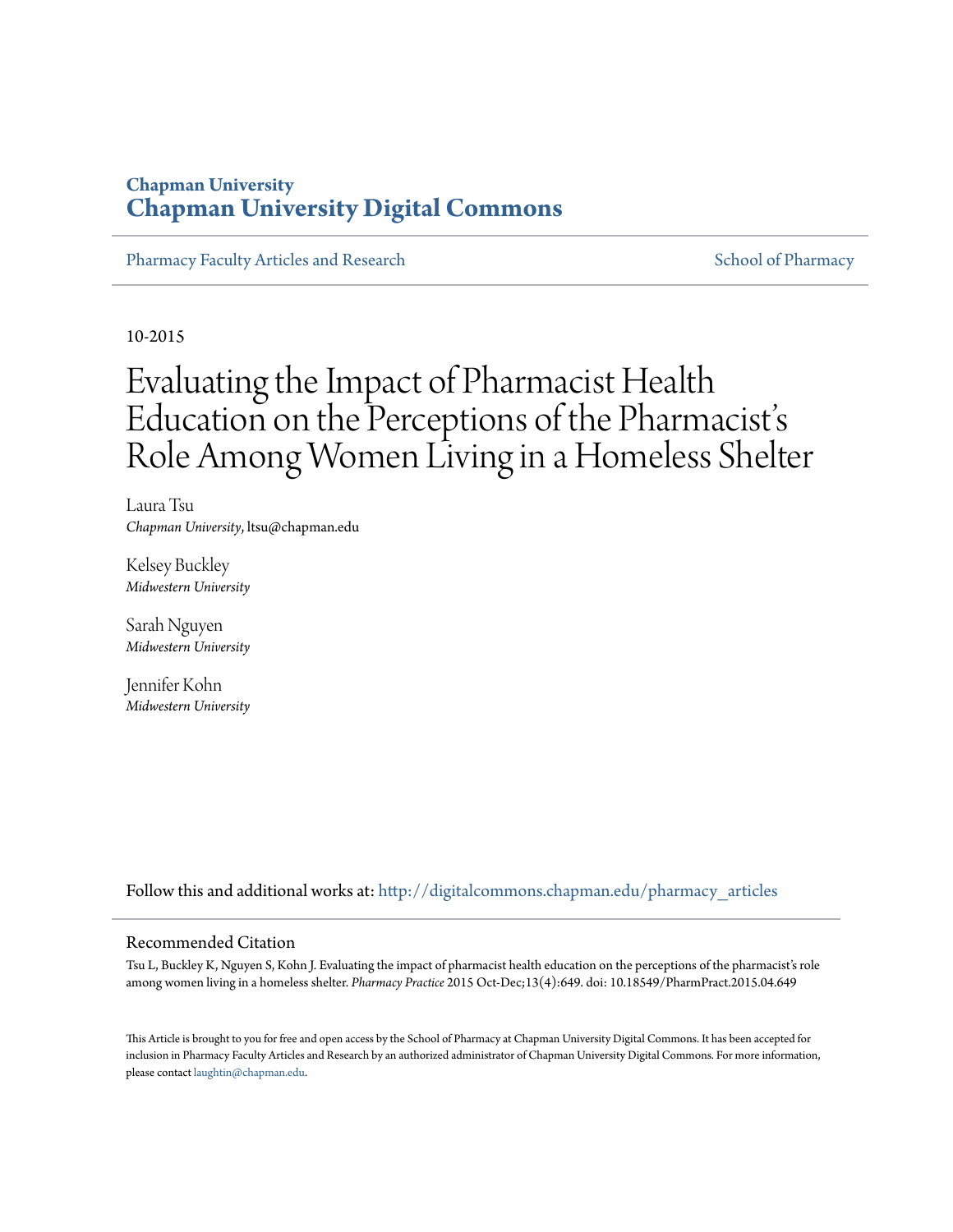# Evaluating the Impact of Pharmacist Health Education on the Perceptions of the Pharmacist's Role Among Women Living in a Homeless Shelter

# **Comments**

This article was originally published in *Pharmacy Practice*, volume 13, issue 4, in 2015. [DOI: 10.18549/](http://dx.doi.org/10.18549/PharmPract.2015.04.649) [PharmPract.2015.04.649](http://dx.doi.org/10.18549/PharmPract.2015.04.649)

**Creative Commons License**  $\bigcirc$   $\circ$ 

This work is licensed under a [Creative Commons Attribution-Noncommercial-No Derivative Works 4.0](http://creativecommons.org/licenses/by-nc-nd/4.0/) [License.](http://creativecommons.org/licenses/by-nc-nd/4.0/)

**Copyright** Pharmacy Practice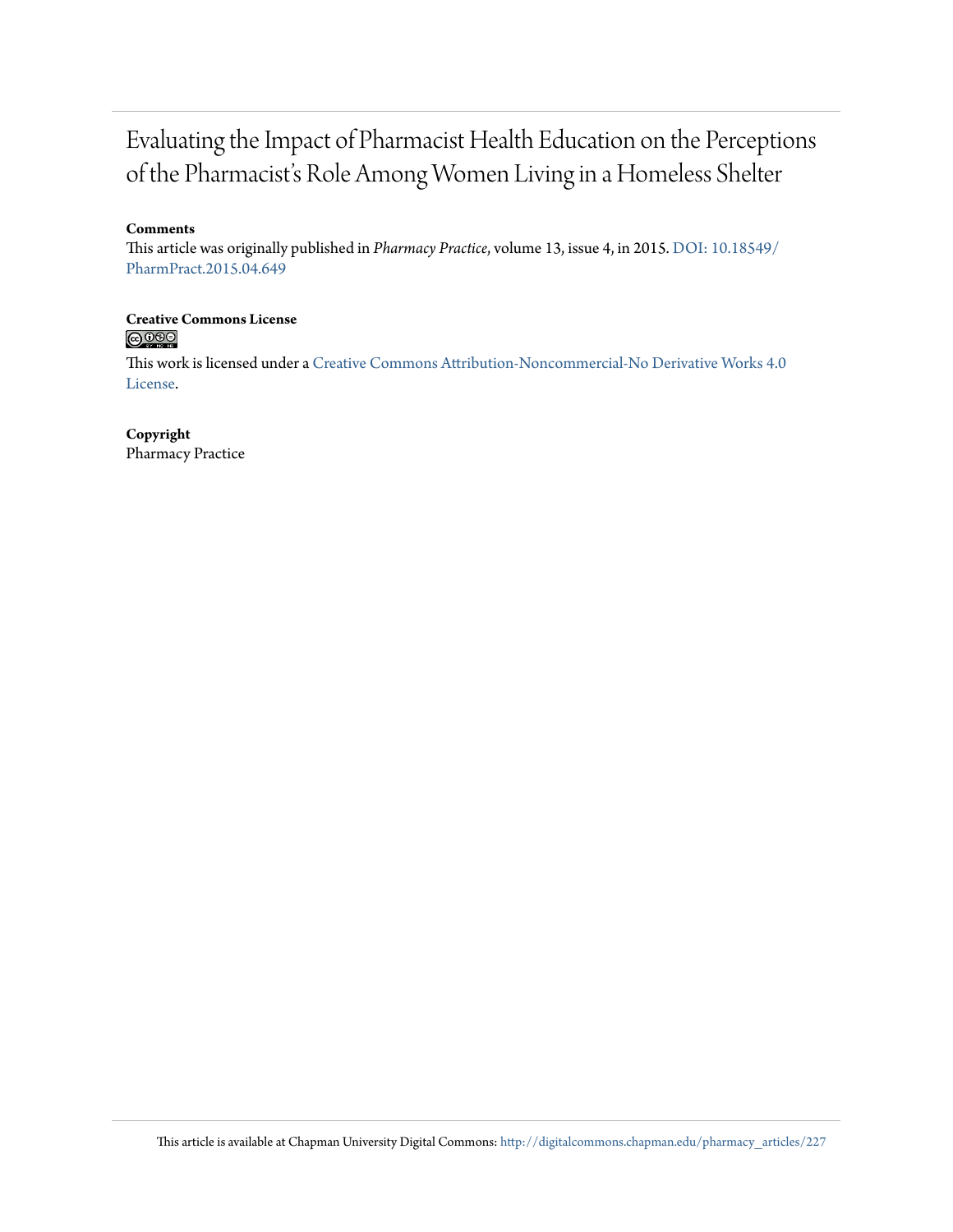# **Original Research**

# **Evaluating the impact of pharmacist health education on the perceptions of the pharmacist's role among women living in a homeless shelter**

Laura TSU, Kelsey BUCKLEY, Sarah NGUYEN, Jennifer KOHN.<br>Received (first version): 29-Jul-2015<br>Accepted: 2-Dec-2015 Received (first version): 29-Jul-2015

#### **ABSTRACT\***

**Objectives**: To determine the impact of pharmacistprovided educational seminars on the participant's perception of the pharmacist's role in providing women's health education. Secondary objectives include the participant's level of perceived benefit from the information provided during each presentation, as well as determining characteristics of participants who are interested in attending seminars.

**Methods**: This is a prospective study conducted within a homeless women's shelter in Phoenix, Arizona. Pharmacists and pharmacy students provided 10 monthly educational seminars on topics related to women's health. Participants completed a pre- and post-seminar survey regarding their perceptions of the presentations and pharmacists.

**Results**: Fifty-six participants attended at least one of 10 seminars from January to November 2014. The average age was 46 years old, taking approximately 3 medications, and 66% completed a high school degree or lower. Prior to the presentations, 30% of participants agreed or strongly agreed that they would seek advice from a pharmacist on the topic presented, which increased significantly to 82% of participants after the presentation (p<0.001). Similarly, 55% of participants rated themselves as agreeing or strongly agreeing with being knowledgeable on the topic presented prior to the presentation, and this increased significantly to 77% after the presentation (p=0.001). After attending the educational session, 70% of participants agreed or strongly agreed that they would make changes to their health, and that they would attend an additional session. The participants noted their increased learning about the topic, the clarity of visual aids and presentation, and knowledge of the presenters as the best parts of the presentation.

**Conclusion**: Pharmacist's participation in providing educational seminars in the homeless women's population increases the participant's knowledge and perception of the pharmacist's role within the population. Future studies can further investigate an evolving role of pharmacists in optimizing healthcare in the homeless population.

**Keywords:** Homeless Persons; Women's Health; Health Education; Pharmacists; Students, Pharmacy; Professional Role; United States

**Jennifer KOHN**. PharmD candidate, College of Pharmacy - Glendale, Midwestern University. Glendale, AZ (United States). jkohn93@midwestern.edu

#### **INTRODUCTION**

Homeless women and families are an increasing proportion of the homeless population, with estimates of up to one-third of the homeless population.<sup>1,2</sup> This is a concern for both the women's health and the health of their families as women are often the primary caretaker of their children's health. $^2$  Homeless women have multiple barriers to healthcare access, including cost, transportation, adverse effects, and uncertainty about where to go. $2.3$  Even women who have access to some healthcare have concerns about their knowledge of paperwork, experiences with providers, fears about testing, and challenges with  $t$ aking medicines. $1$  A study of medication adherence in asthmatic patients in the underserved population found that 70% of patients had at least one type of barrier that affected asthma medication adherence.<sup>4</sup> Approximately 40% of patients had a knowledge barrier, and 40% of patients had a belief barrier, which included low self-efficacy about selfmanagement, doubt benefit of medication, and a fear of long-term effects of medication. However, compared to patients with a knowledge barrier, patients who had belief barriers were associated with significantly worse disease control.

A focus group exploring health needs and perspectives of middle-aged homeless women concluded that refresher courses related to sexually transmitted diseases, cardiovascular disease, and vision and dental care would be of higher priority.<sup>1</sup> Potentially, greater comprehension of these disease states may promote higher medication adherence. The level of medical literacy is also an area of concern because while lower medical literacy was not associated with the women who reported a medication barrier for themselves, women with lower health literacy were more likely to report a barrier to giving medications to their children.<sup>2</sup> The optimal format in which information is provided which may help improve health literacy would be short, simple, and color-coded pamphlets or handbooks.<sup>1</sup> The vast majority of the women also preferred to receive both oral and written information, and approximately 80% listed a pharmacist as the first or second choice for medication information.<sup>2</sup>

Pharmacists are integral members of the healthcare team, and their inclusion in management of chronic disease therapy has demonstrated their benefits in helping patients to achieve therapeutic goals in chronic disease states, such as hypertension, hyperlipidemia, diabetes and chronic obstructive



1

<sup>\*</sup> **Laura TSU**. PharmD, BCPS, CGP. Clinical Assistant Professor, School of Pharmacy, Chapman University. Irvine, CA (United States). ltsu@chapman.edu **Kelsey BUCKLEY**. PharmD, BCACP. Assistant Professor, College of Pharmacy - Glendale, Midwestern University. Glendale, AZ (United States). kbuckley@midwestern.edu **Sarah NGUYEN**, PharmD candidate, College of Pharmacy - Glendale, Midwestern University. Glendale, AZ (United States). snguyen13@midwestern.edu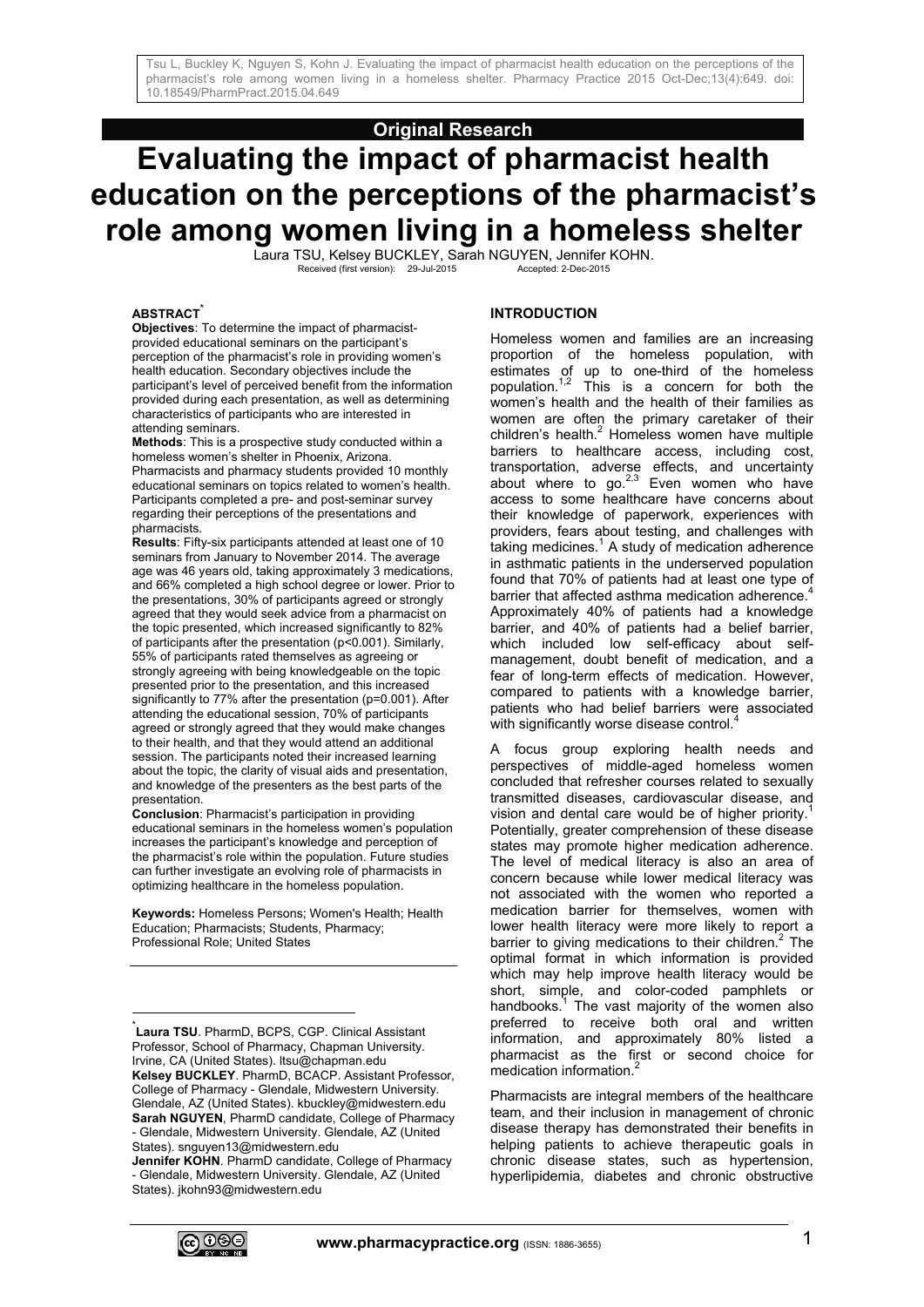pulmonary disease.<sup>5-9</sup> In the underserved population, pharmacists as part of a multidisciplinary team have helped homeless patients with diabetes, hypertension, and/or hyperlipidemia achieve therapeutic goals, identify medication-related problems, and provide costsavings.<sup>10-12</sup> A report of a collaboration between a college of pharmacy and a community center that serves the homeless, uninsured and underinsured population showed that this academic-community partnership led to high satisfaction with the clinic providers and staff regarding pharmacy services, as well as improved quality of medication use.

Within the homeless population, there has been limited information on the effect of short educational interventions, separate from other<br>interventions such as pharmacothera such as pharmacotherapy or laboratory testing. A study found that short-term nutrition educational sessions can significantly improve low-income women's nutrition knowledge and behavioral changes, based on pre-and postintervention surveys.<sup>14</sup> However, the impact of pharmacist-provided educational topic seminars on the homeless women's attitude and behaviors toward pharmacists has not been evaluated. Thus, this study aims to determine the effect of pharmacists providing women's health education on the change in attitudes and behaviors in this population.

# **METHODS**

This prospective, 12-month long study was conducted with female adult residents at the United Methodist Outreach Ministries Watkins basic needs shelter, which is a shelter for homeless women and children in Phoenix, Arizona. Pharmacists and pharmacy students, as part of an interprofessional healthcare team, provided medical services to the residents of the shelter every two weeks. The healthcare team also consisted of physicians, physician assistants, dentists, and podiatrists, along with students of each profession from Midwestern University in Glendale, Arizona.

Monthly educational seminars were provided by a pharmacist and a pharmacy student to interested residents of the homeless shelter. Each seminar included a 20-30 minute PowerPoint presentation in English, and the participants were encouraged to ask questions and discuss their concerns both during and after the presentation. Participating residents were provided with a summary one-page handout of the topic in English for each presentation. The PowerPoint presentations and summary handout were primarily comprised of pictures, large charts and tables, and short bulletpointed information. The handouts were formatted similar to an educational pamphlet, with information in large, easy-to-read fonts, and summarized the major educational points of the presentation. Each presentation was focused on topics pertinent to women's health, which included urinary tract infection and yeast infection, menopause, bone health, natural remedies, diabetes and foot care, hypertension, stroke prevention, cold and flu, smoking cessation, and "know your numbers". The

"know your numbers" presentation focused on therapeutic goal ranges and treatment for hypertension, hyperlipidemia and diabetes. Topics were chosen based on a combination of timely disease state discussions (cold and flu presentation during flu season) and participant's feedback.

The criteria for inclusion into this study were adult residents at the United Methodist Outreach Ministries Watkins shelter who were interested in attending the educational seminar. There were no specific exclusion criteria for participant recruitment. This study was approved by the Midwestern University's Institutional Review Board, and each participant was given notice of an informed consent prior to each monthly presentation. Residents were able to attend presentations without completing the study surveys.

The participant's demographic data was obtained by self-administered surveys prior to and after each presentation. The pre-presentation survey was in English only and included questions regarding age, ethnicity, number of children, education level, reason for attending the presentation, the participant's self-reported knowledge on the presented health topics, and utilization of pharmacy services. The post-presentation survey was given at the conclusion of each presentation and included questions regarding the participants' knowledge on the presented health topics, willingness to utilize pharmacy services, and the level of impact their attendance had on their health. On both the preand post-surveys, the participants were asked to assess their own knowledge and desire to utilize pharmacy services on a 4-point Likert scale. In addition, there were four open-ended questions that sought to identify what the participants liked most and least about the presentation, suggestions for improvement, and suggested future educational presentations. Anonymity was obtained by assigning each participant with a designated number to match the pre- and post- surveys, though different numbers were used if the resident attended multiple sessions.

The primary objective of this study is to determine the impact of the pharmacist-provided educational seminars on the participant's perception of the pharmacist's role in providing women's health education. This was measured by the change in the patient's confidence level in pharmacists prior to compared to after attending the presentation. Secondary objectives include the participant's level of perceived benefit from the information provided during each presentation, as well as determining characteristics of participants who are interested in attending seminars.

# **RESULTS**

Ten women's health education sessions were offered between the months of January to November 2014. Overall, 56 participants attended at least one of the offered sessions within the educational series. The characteristics of the educational session participants are shown in Table 1. A majority of participants (51.8%) reported

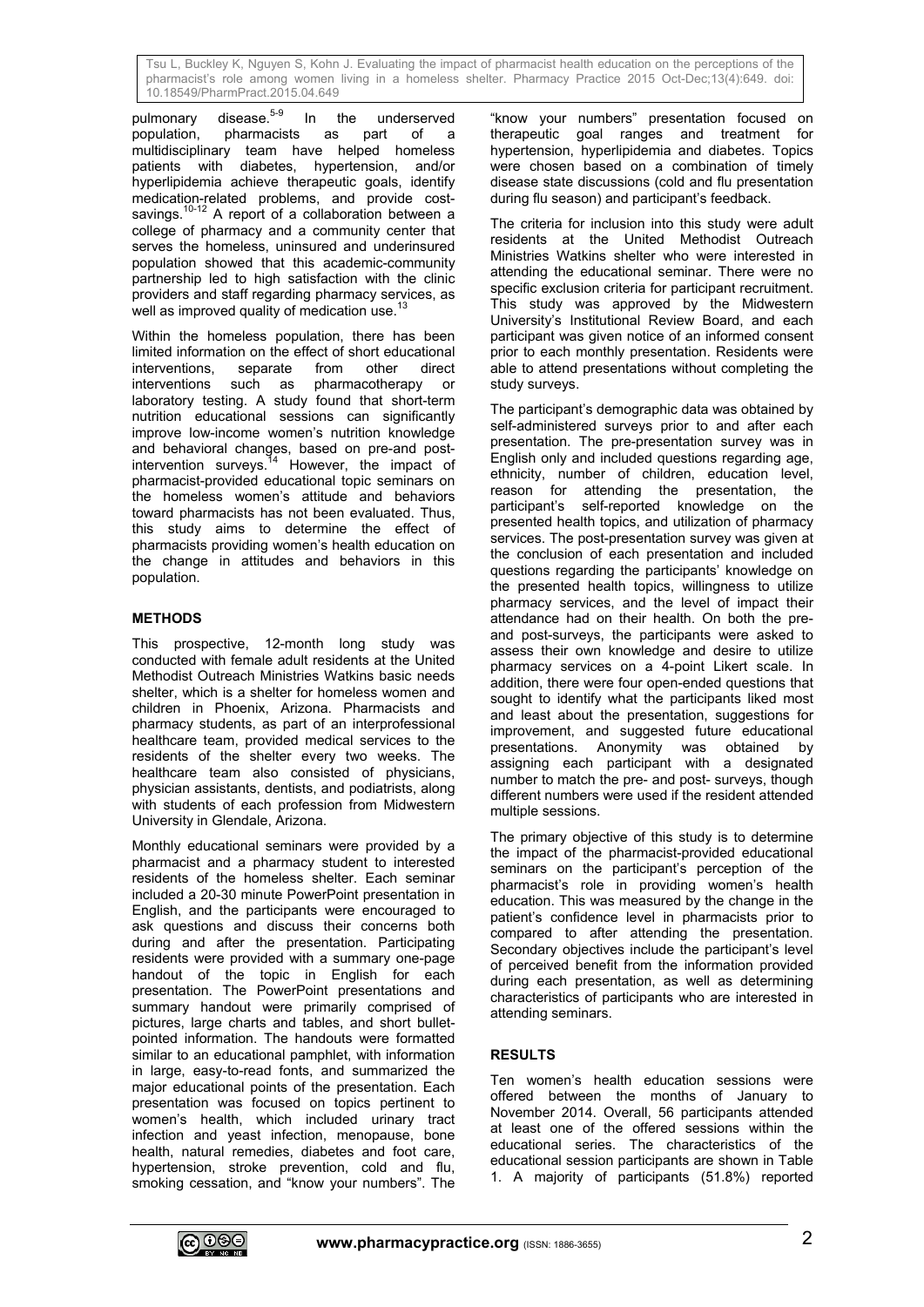| Table 1. Participant characteristics                                  |                        |
|-----------------------------------------------------------------------|------------------------|
| <b>Characteristic</b>                                                 | Representation         |
|                                                                       | (n=56)                 |
| Ethnicity, no. $(%)$                                                  |                        |
| White, non - Hispanic                                                 | 27 (48.2)              |
| African American                                                      | 9(16.0)                |
| Hispanic                                                              | 7(12.5)                |
| Native American                                                       | 5(9.0)                 |
| Other or not answered                                                 | 8(14.3)                |
| Age, mean (SD) [range]                                                | 46.8 (13.10) [18 - 63] |
| Number of prescription medications taken daily, mean (SD) [range]     | 2.98 (4.25) [0 - 15]   |
| Number of OTC medications taken daily, mean (SD) [range]              | $0.90(1.61)[0 - 9]$    |
| <b>Pregnancy status</b>                                               |                        |
| Pregnant, no. (%)                                                     | 3(5.35)                |
| Not pregnant, no. (%)                                                 | 50 (89.3)              |
| Not answered, no. (%)                                                 | 3(5.35)                |
| Highest educational level, as reported by patients, no. (%)           |                        |
| Some high school coursework completed, no high school degree obtained | 7(12.5)                |
| General Education Development (GED) degree obtained                   | 13(23.2)               |
| High school degree obtained                                           | 17(30.4)               |
| Some college coursework completed, no college degree obtained         | 6(10.7)                |
| College degree obtained                                               | 6(10.7)                |
| Graduate school degree obtained                                       | 4(7.1)                 |
| Not answered                                                          | 3(5.4)                 |
| Pt reported reason for attending the educational session, no (%)      |                        |
| I was interested in learning more on the topic of the day             | 29(51.8)               |
| My friends were attending the presentation                            | 6(10.7)                |
| I have attended other sessions and have benefited from them           | 1(1.8)                 |
| Other                                                                 | 11 (19.6)              |
| Multiple answers provided                                             | 4(7.1)                 |
| <b>Blank</b>                                                          | 5(9.0)                 |

presenting to the educational session because they were interested in learning more about the presentation topic of the day. One participant reported presenting to the educational session because attending an alternative session was beneficial, suggesting there was at least one repeat participant. The specific topics covered and the number of homeless shelter participants present at each session are listed in Table 2. Five student pharmacists were involved with creating and independently leading at least one educational session.

All 56 participants provided some information within either the pre- or post-session survey. Nine participants provided pre-session data, but did not provide data for post-session Likert-scale survey questions. An additional four participants did not complete the pre-session survey in entirety. Thus, responses from 43 participants were included in statistical analysis of matched survey questions. A summary of the results from the Likert-scale items is shown in Table 3. A Wilcoxon Signed-Ranks Test indicated that patient's willingness to seek pharmacist advice after attending the educational session was statistically significantly higher than

their willingness to seek pharmacist advice on the presentation topic of the day prior to the session (Z= -5.18, p=0.000). Patient perception on their knowledge regarding the presented topic was also statistically significantly higher after attending the presentation  $(Z= -3.38, p=0.001)$ . After attending the educational session, a majority of participants (greater than 50%) agreed or strongly agreed that they would make changes to their health, and that they would attend an additional educational session.

The open-ended questions asked what the participants liked most and least about the educational topic presentation and suggestions for improvement (Table 4). With regards to what they liked the most, the participants most commonly stated that their learning was enhanced regarding the topic by attendance at the educational presentation. Other commonly reported responses included ease of understanding due to the visual aid provided and the presentation style, and the presenters were knowledgeable on the topic. The majority of the responses to what was liked least cited nothing. Other common responses included other presentation attendees, and learning how women are affected by the presentation topic. The

| Table 2. Attendance at each educational session            |                          |             |  |  |
|------------------------------------------------------------|--------------------------|-------------|--|--|
| <b>Presentation topic</b>                                  | <b>Presentation date</b> | Attendance* |  |  |
| Urinary Tract Infections (UTI) and Yeast Infections        | 1/13/14                  | 10          |  |  |
| Menopause                                                  | 2/3/14                   |             |  |  |
| Bone Health                                                | 3/17/14                  | 6           |  |  |
| <b>Natural Remedies</b>                                    | 4/14/14                  |             |  |  |
| Diabetes and Foot Care                                     | 5/27/14                  |             |  |  |
| Hypertension                                               | 7/7/14                   | 5           |  |  |
| <b>Stroke Prevention</b>                                   | 8/6/14                   | 5           |  |  |
| Cold and Flu                                               | 9/29/14                  | 5           |  |  |
| <b>Smoking Cessation</b>                                   | 10/27/14                 | 5           |  |  |
| "Know Your Numbers"                                        | 11/24/14                 | າ           |  |  |
| *UMOM Watkins serves up to 145 women and children nightly. |                          |             |  |  |

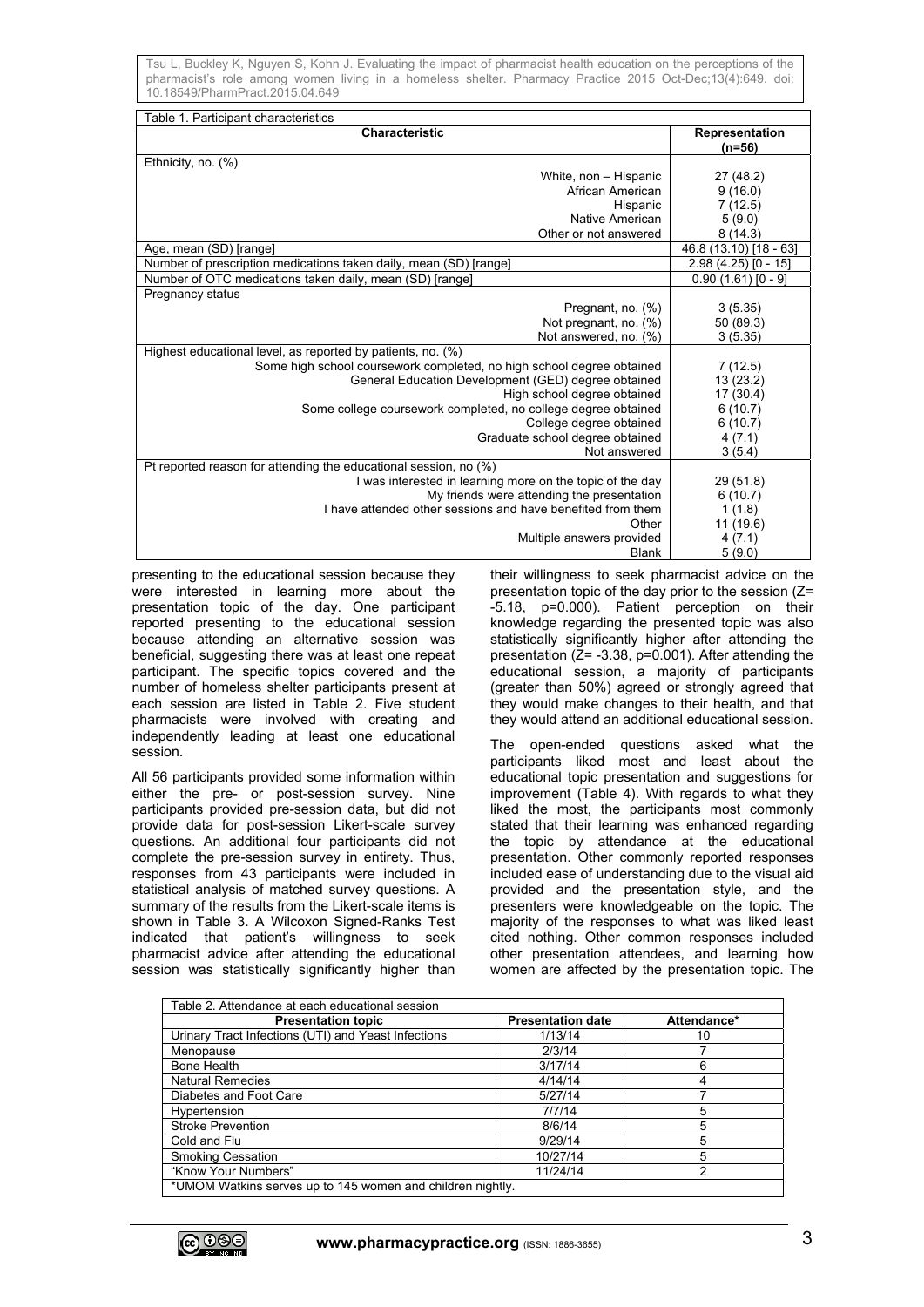| Table 3. Participant evaluation of educational sessions                             |     |                                                  |                                    |  |  |
|-------------------------------------------------------------------------------------|-----|--------------------------------------------------|------------------------------------|--|--|
| Matched Questions appearing on pre- and post-session surveys                        |     |                                                  |                                    |  |  |
| <b>Statement</b>                                                                    |     |                                                  | <b>Wilcoxon Signed Ranks Test*</b> |  |  |
| I would seek advice from a pharmacist on the topic of the day                       |     |                                                  |                                    |  |  |
|                                                                                     | Pre | Post                                             |                                    |  |  |
| Strongly agree (%)                                                                  | 12  | 37                                               | $Z = -5.18$ .                      |  |  |
| Agree (%)                                                                           | 18  | 45                                               | $p = 0.000$                        |  |  |
| Disagree (%)                                                                        | 27  | 4                                                |                                    |  |  |
| Strongly Disagree (%)                                                               | 32  | 0                                                |                                    |  |  |
| Blank $(%)$                                                                         | 11  | 14                                               |                                    |  |  |
| I would describe myself as "knowledgeable" on the topic of the day                  |     |                                                  |                                    |  |  |
| Strongly agree (%)                                                                  | 23  | 34                                               |                                    |  |  |
| Agree $(\% )$                                                                       | 32  | 43                                               | $Z = -3.38$                        |  |  |
| Disagree (%)                                                                        | 29  | 5                                                | $p = 0.001$                        |  |  |
| Strongly Disagree (%)                                                               |     | $\overline{2}$                                   |                                    |  |  |
| Blank $(\%)$                                                                        | 9   | 16                                               |                                    |  |  |
|                                                                                     |     | Questions appearing only on post-session surveys |                                    |  |  |
| I will make changes to my health after attending the educational topic presentation |     |                                                  |                                    |  |  |
| Strongly agree (%)                                                                  |     | 32                                               |                                    |  |  |
| Agree $(\%)$                                                                        |     | 38                                               |                                    |  |  |
| Disagree (%)                                                                        |     | 9                                                |                                    |  |  |
| Strongly Disagree (%)                                                               |     | 5                                                |                                    |  |  |
| Blank $(% )$                                                                        |     | 16                                               |                                    |  |  |
| I would attend an additional educational presentation                               |     |                                                  |                                    |  |  |
| Strongly agree (%)                                                                  |     | 43                                               |                                    |  |  |
| Agree (%)                                                                           |     | 32                                               |                                    |  |  |
| Disagree (%)                                                                        |     |                                                  |                                    |  |  |
| Strongly Disagree (%)                                                               |     | 4                                                |                                    |  |  |
| Blank $(\%)$                                                                        |     | 14                                               |                                    |  |  |
| *NI-13 Matched Paire                                                                |     |                                                  |                                    |  |  |

\*N=43 Matched Pairs

most frequent response for how to improve the process stated no improvements/nothing. Other suggestions included providing additional example pictures, handouts, and information on the subject, and providing samples during the presentation. The question regarding what additional presentations the participants would like to see in the future was used to plan subsequent educational topic presentations.

# **DISCUSSION**

This study provides evidence that pharmacists can be an effective resource for providing education to the underserved women's population. The most common characteristics of women attending our education sessions were white, middle-aged women taking an average of three medications. Most participants either had some high school education or obtained a General Education Development degree, and were mainly interested in learning more about the topic of the day. Compared to before the presentations, the women participants were significantly more likely to seek a pharmacist for advice as well as rate themselves as knowledgeable after attending the seminar. Our findings are similar to the results of educational seminars provided by nutritionists to low-income women.

The wide variety of future educational topics requested (Table 4) support the continued offering of similar presentations. The exposure to a pharmacist's knowledge and resources will help these homeless and low-income women in the shelter have another resource for health information and recommendations. Utilizing all their available resources, and in a timely manner, may provide higher medication adherence, earlier and better treatment for chronic disease states, and reduce the number of hospital and emergency room visit for disease state complications.

The format of the educational presentations and handouts were also targeted toward this population. Based on previous surveys of the optimal format of information toward a homeless or lower-income population,1,2 our PowerPoint presentations and educational handouts were created in an easy-toread format, with pictures and information in short bullet-points. The educational handouts summarized the main points of the presentation and included practical counseling points about the disease state and medications. This was one of the areas that the participants enjoyed most about these presentations. Question and answer discussions were also encouraged both during and after the presentation to discuss concepts that were unclear. The participating women felt that the format of the sessions were clear and easy to understand, which likely led to conclusion that the pharmacists were knowledgeable and that they would make changes in their health after the presentation.

Strengths of the study include evaluating a novel role of pharmacists in the homeless population. The seminars presented were focused on the topics that were most relevant to women, and the large number of participants were from a wide variety of ethnic and educational backgrounds in a large metropolitan area. Providing the educational seminars concurrently with the multidisciplinary medical clinics gave the patients the opportunity to be seen by the medical teams if the presentation highlighted something that the patient had been questioning about their health. For example, the hypertension presentation may have encourage the participants to have their blood pressure checked. Additionally, it was a benefit for the pharmacy

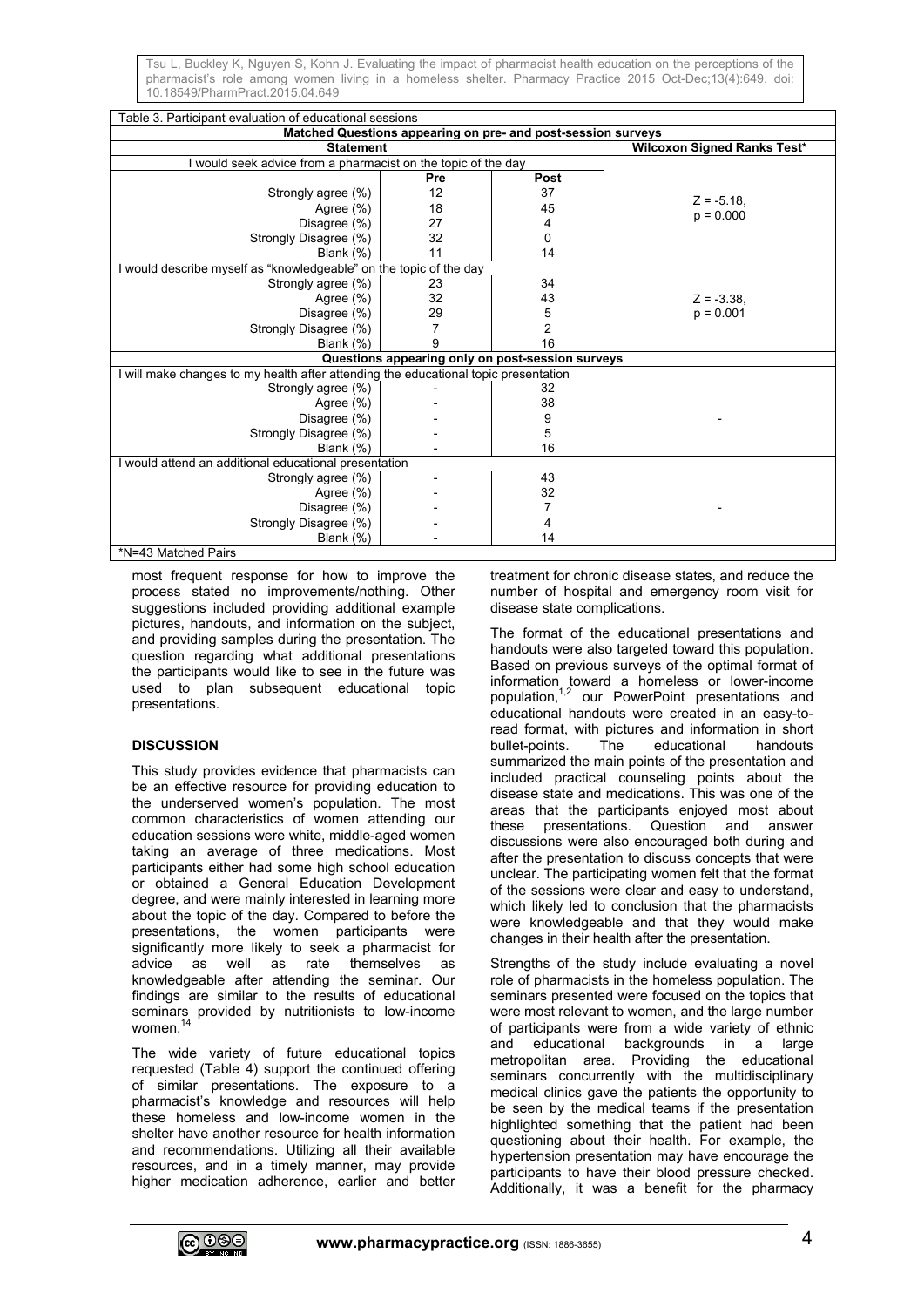| Table 4. Participant comments about the educational topic presentation                      |                         |
|---------------------------------------------------------------------------------------------|-------------------------|
|                                                                                             | <b>Number of</b>        |
|                                                                                             | comments                |
| What did you like most about the educational topic presentation                             |                         |
| Increased learning about the topic                                                          | 20                      |
| Visual aids used were easy to understand/ presentations were clear                          | 12                      |
| Presenters were knowledgeable/informative on the subject                                    | 9                       |
| Miscellaneous                                                                               | 4                       |
| Understanding of the availability of a pharmacist                                           | 1                       |
| Interaction with the other attendees                                                        | 1                       |
| What did you like least about the educational topic presentation                            |                         |
| Nothing                                                                                     | 20                      |
| Other presentation attendees                                                                | 15                      |
| Learning more about the topic and how it affects women                                      | 8                       |
| Location/noise distraction                                                                  | $\boldsymbol{2}$        |
| Time                                                                                        | $\overline{2}$          |
| How would you like to change or improve the educational topic presentation                  |                         |
| Nothing                                                                                     | 19                      |
| Provide additional example pictures/handouts                                                | 5                       |
| Provide sample products                                                                     | 3                       |
| Provide additional information on the subject                                               | 3                       |
| Provide additional time at the end for questions                                            | 1                       |
| What additional educational topic presentations would you like to see offered in the future |                         |
| Dieting/Exercise                                                                            | 6                       |
| Muscle pain/fibromyalgia                                                                    | 3                       |
| Mental health topics and medications                                                        | 3                       |
| Bone and skin health                                                                        | $\frac{2}{2}$           |
| Prevention of sexual transmitted diseases                                                   |                         |
| Diabetes foot and nail care                                                                 | $\overline{c}$          |
| Cigarette smoking                                                                           | $\overline{\mathbf{c}}$ |
| Vision and eye care                                                                         | $\overline{\mathbf{c}}$ |
| Memory loss                                                                                 | 1                       |
| Cancer in women                                                                             | 1                       |
| Effects of cosmetic supplies on health                                                      | 1                       |
| Drug-drug interactions                                                                      | 1                       |
| Cholesterol                                                                                 | 1                       |
| Hormone replacement therapy                                                                 | 1                       |
| High blood pressure                                                                         | 1                       |
| Cold and Flu                                                                                | 1                       |
| Alcohol consumption                                                                         | 1                       |
| Oral health                                                                                 | 1                       |
| Polycystic ovarian syndrome                                                                 | 1                       |

students to participate in this study as it allowed them to re-familiarize themselves with a disease state as well as learn to communicate with the homeless population. Expansion of these pharmacy services can also potentially improve the academiccommunity center partnership as seen in another report from a college of pharmacy. $^{13}$  The participants highly rated the knowledge and clear delivery of the presentations, so they also appreciated the pharmacy students' participation. Since the homeless women population is seldom studied, the information gathered from this study about women's preferences will be of benefit for future studies. Some limitations to our study include evaluation only at a single shelter in Phoenix, Arizona, which could skew study findings. The presentations and survey were not validated within a homeless population, which could also affect the survey results. In addition, the study measured the women's perception of their knowledge, instead of objectively measuring their actual knowledge with an exam. Potentially, the participants could have had low health literacy, which could have impacted their ability to answer the survey.

#### **CONCLUSIONS**

This study shows that short and concise women's health seminars with educational handouts by pharmacists can improve the knowledge base of the homeless women's population. These discussions also serve to introduce pharmacists as a reliable and knowledgeable source of medical information to a high-risk population. Future studies in this area should focus on educational topics that are most relevant to women's health, as well as expanding the role of pharmacists in this population.

#### **CONFLICT OF INTEREST**

The authors declare no conflict of interest or funding support.

### **EVALUACIÓN DEL IMPACTO DE LA EDUCACIÓN SANITARIA POR EL FARMACÉUTICO SOBRE LAS PERCEPCIONES DEL PAPEL DEL FARMACÉUTICO ENTRE MUJERES QUE VIVEN EN UN REFUGIO DE PERSONAS SIN HOGAR**

#### **RESUMEN**

**Objetivos**: Determinar el impacto de seminarios educativos proporcionados por farmacéuticos sobre la percepción de los participantes del papel del